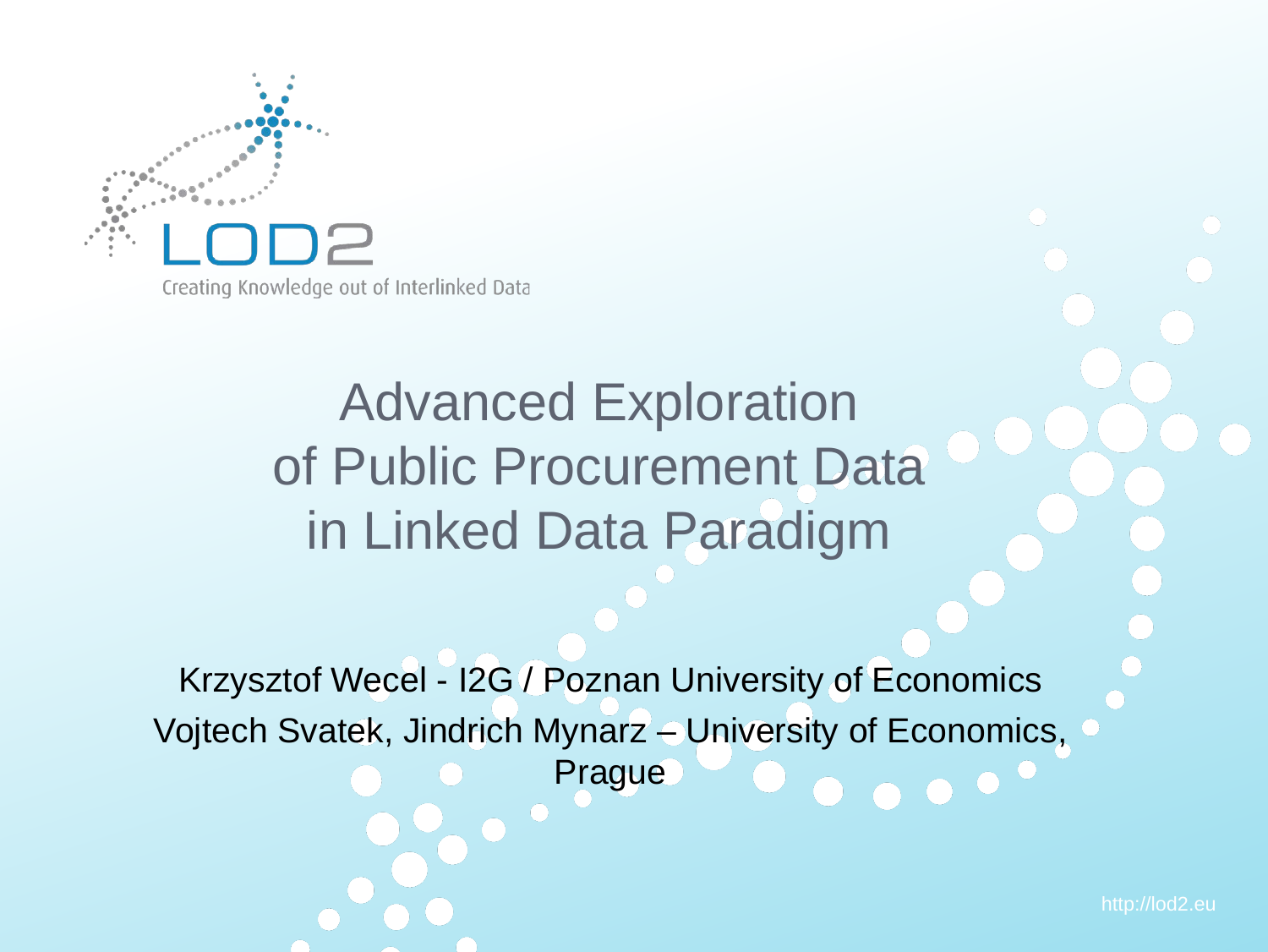# **Motivation**

#### Starting point:

- potential benefits for a wide range of players
- mandatory publication of public contract notices

#### Weak points:

- restrictions of search interfaces
- GUI in local languages
- no wider analyses available: aggregations, trends, patterns…
- lack of mechanical reasoning
- geographical context not leveraged
- no links to external information

#### Opportunity:

**representation in a form of linked data**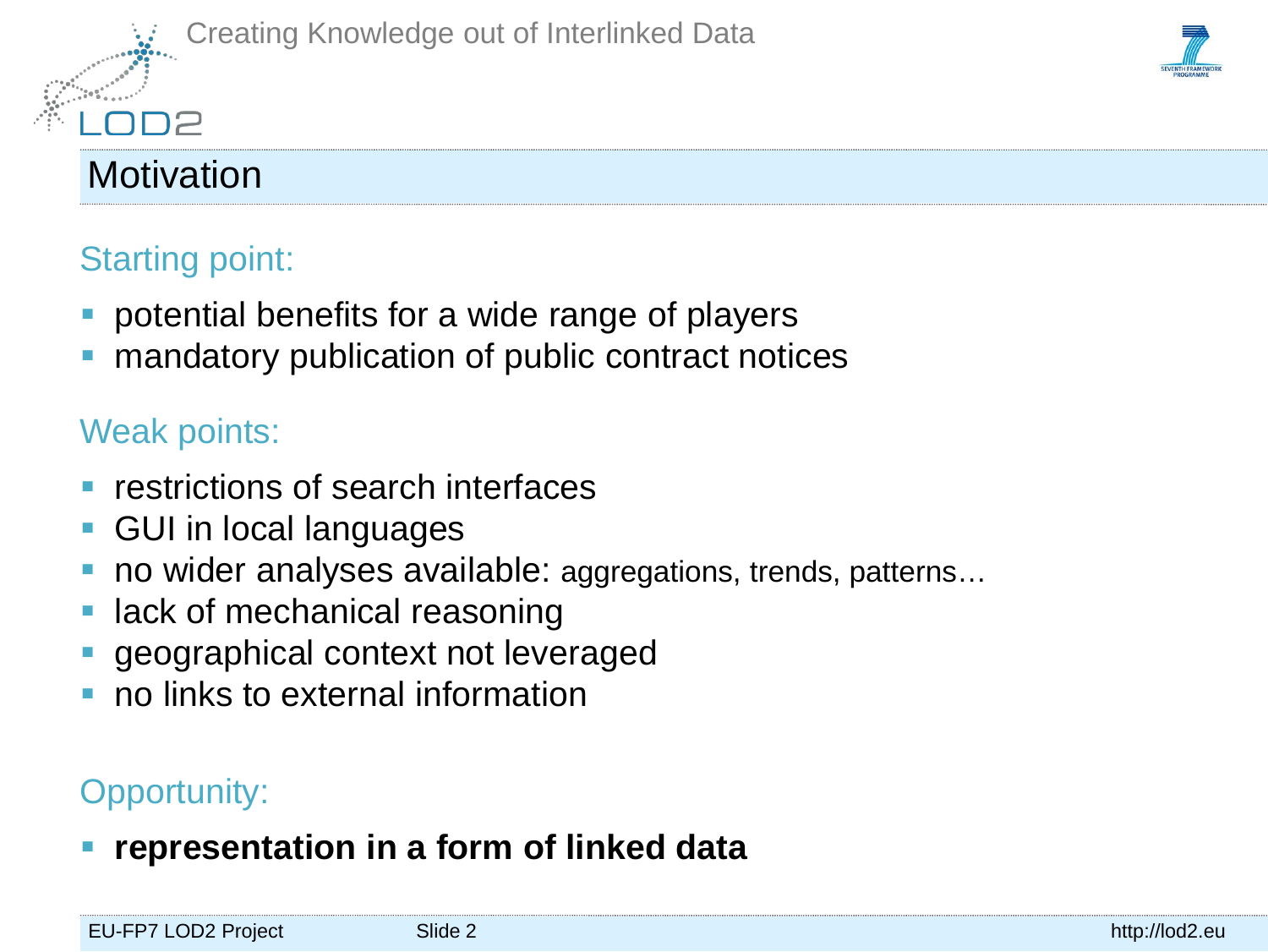

Creating Knowledge out of Interlinked Data

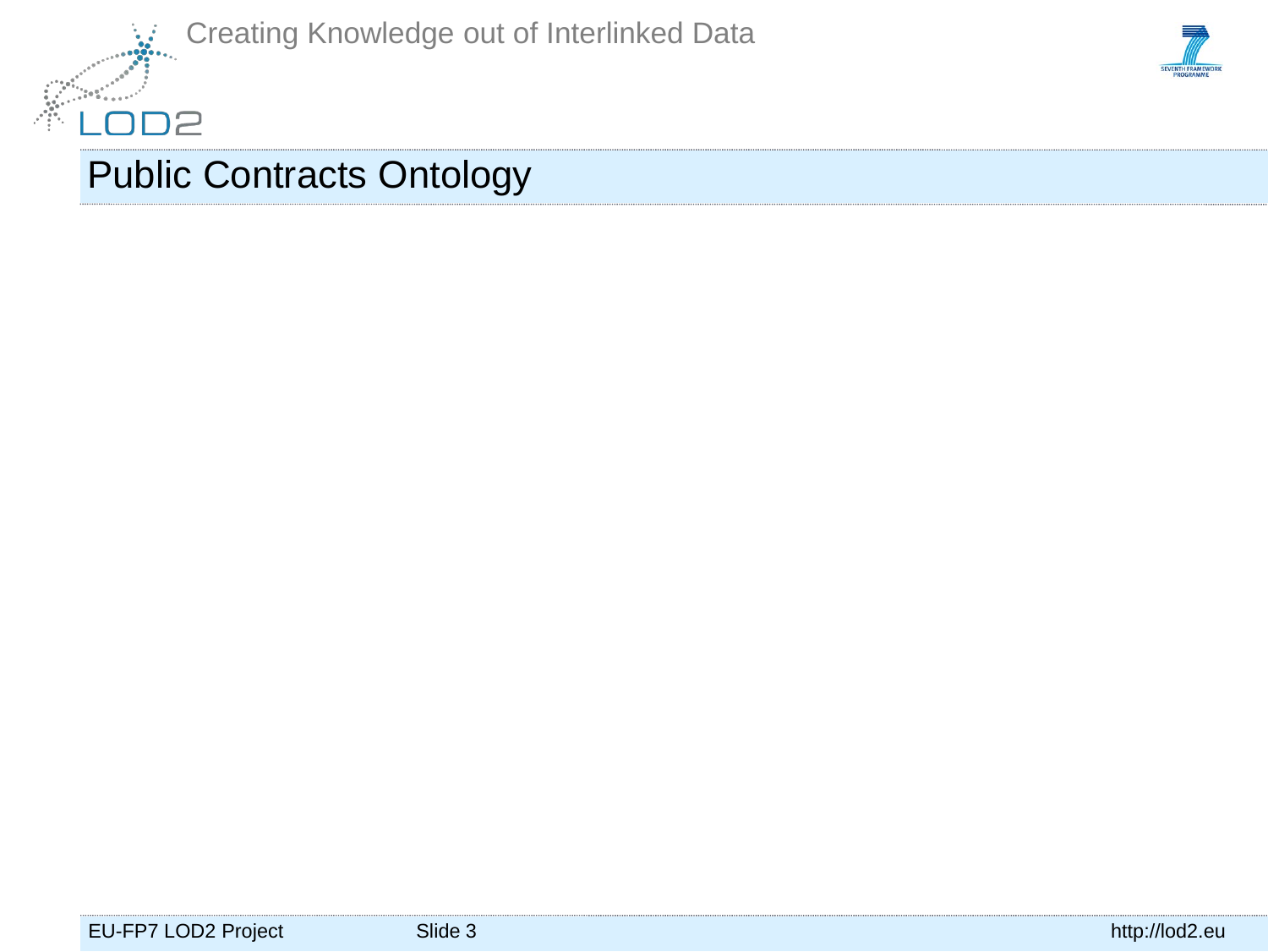

Creating Knowledge out of Interlinked Data



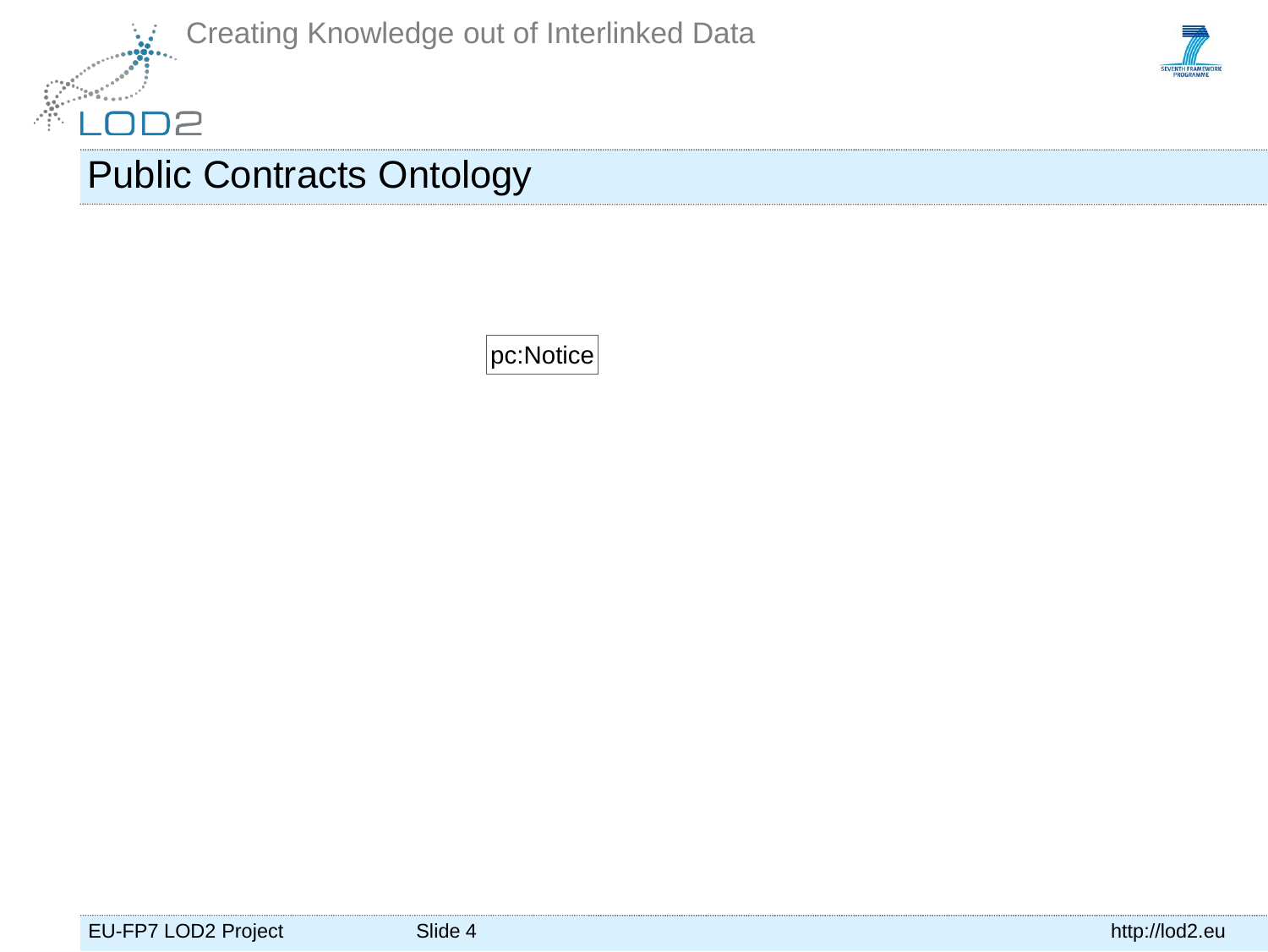



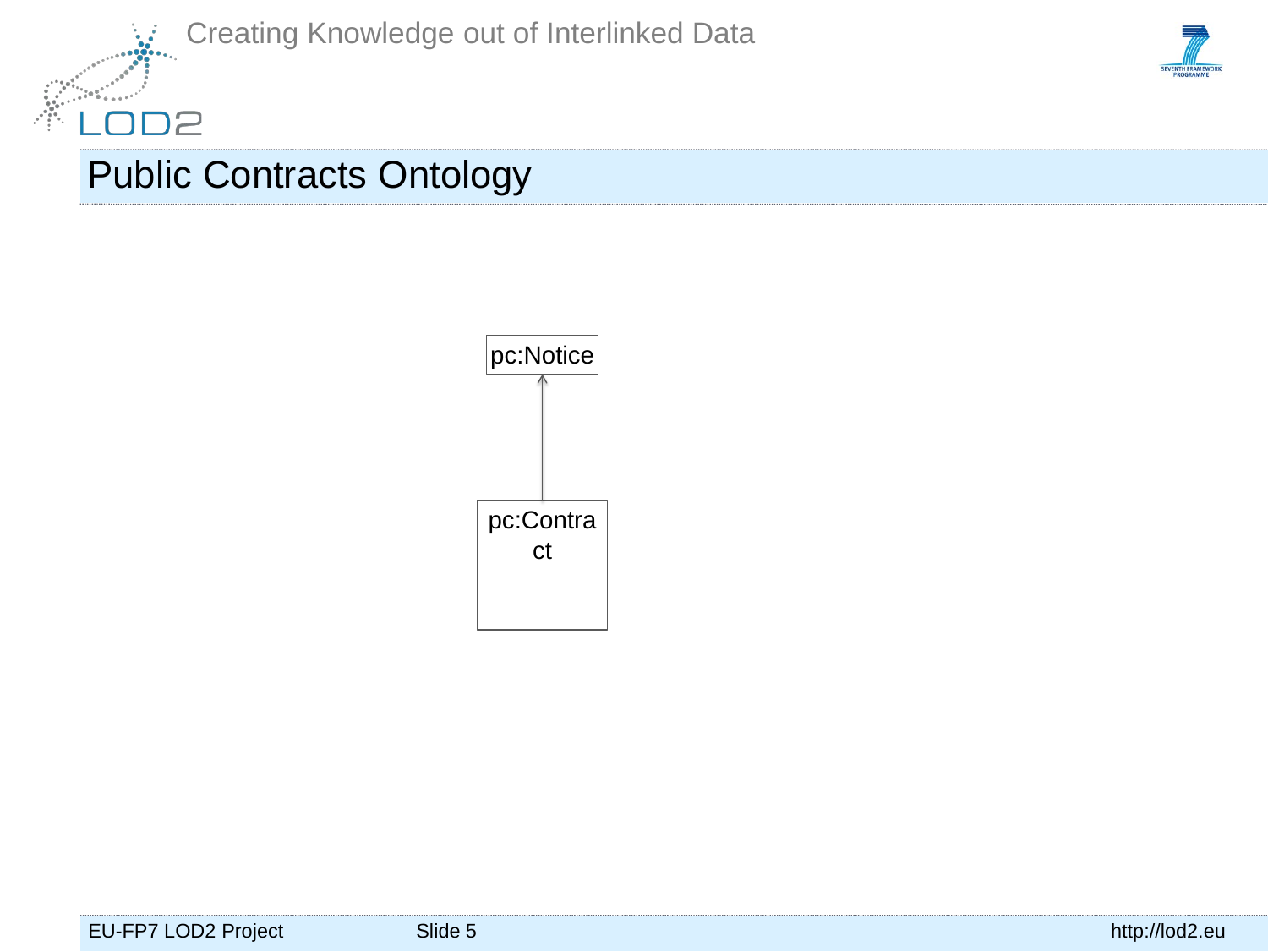

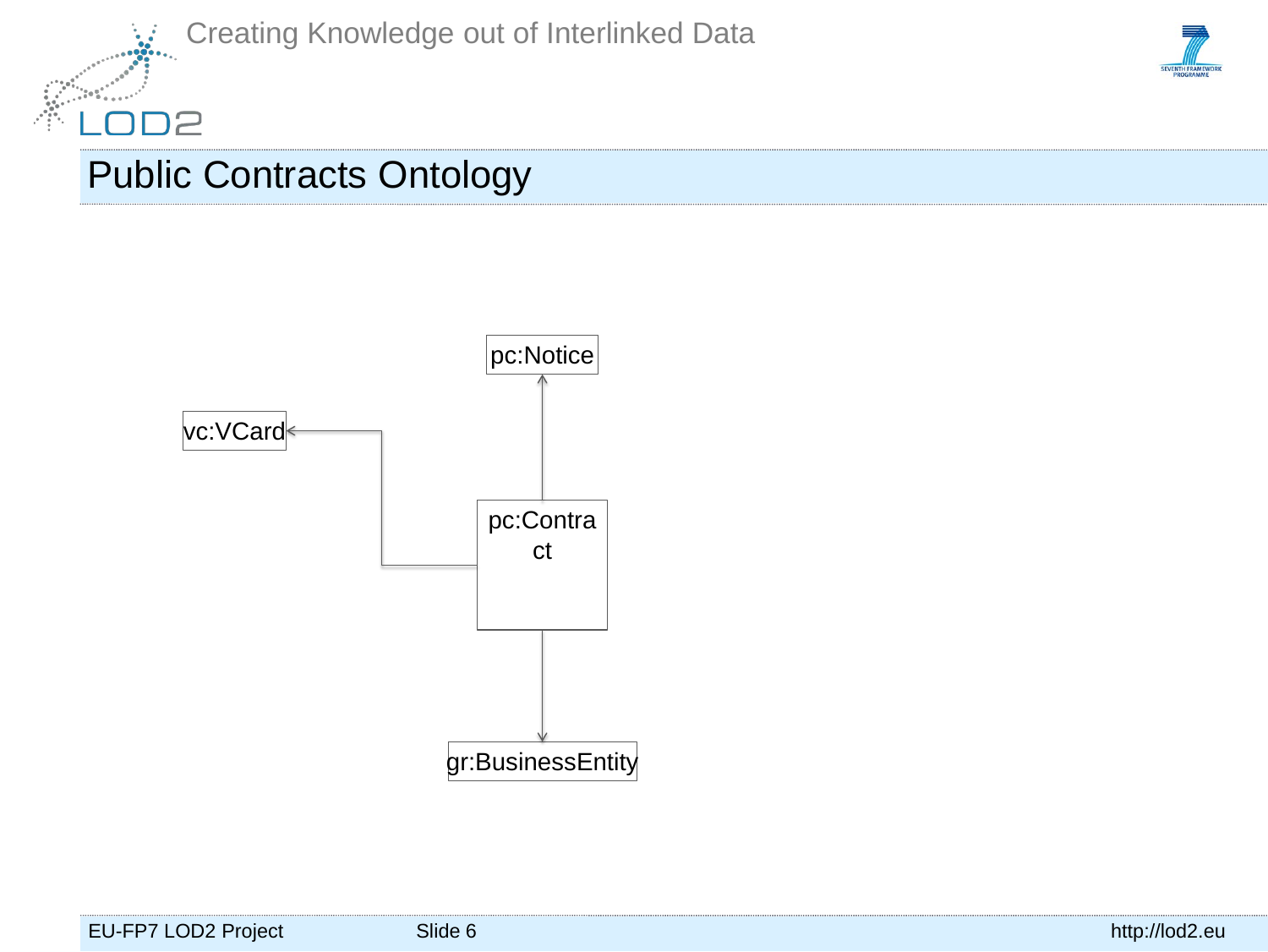

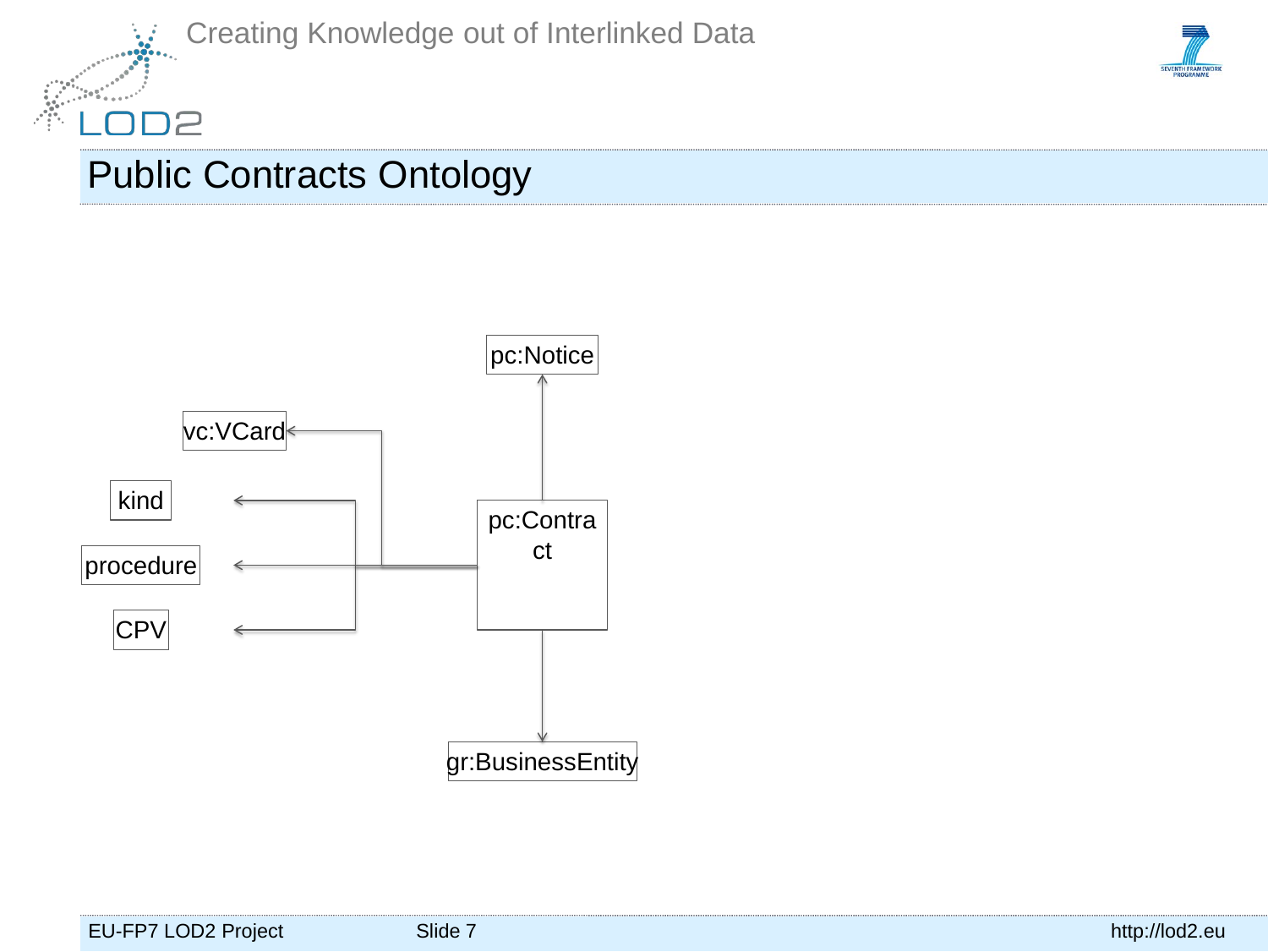

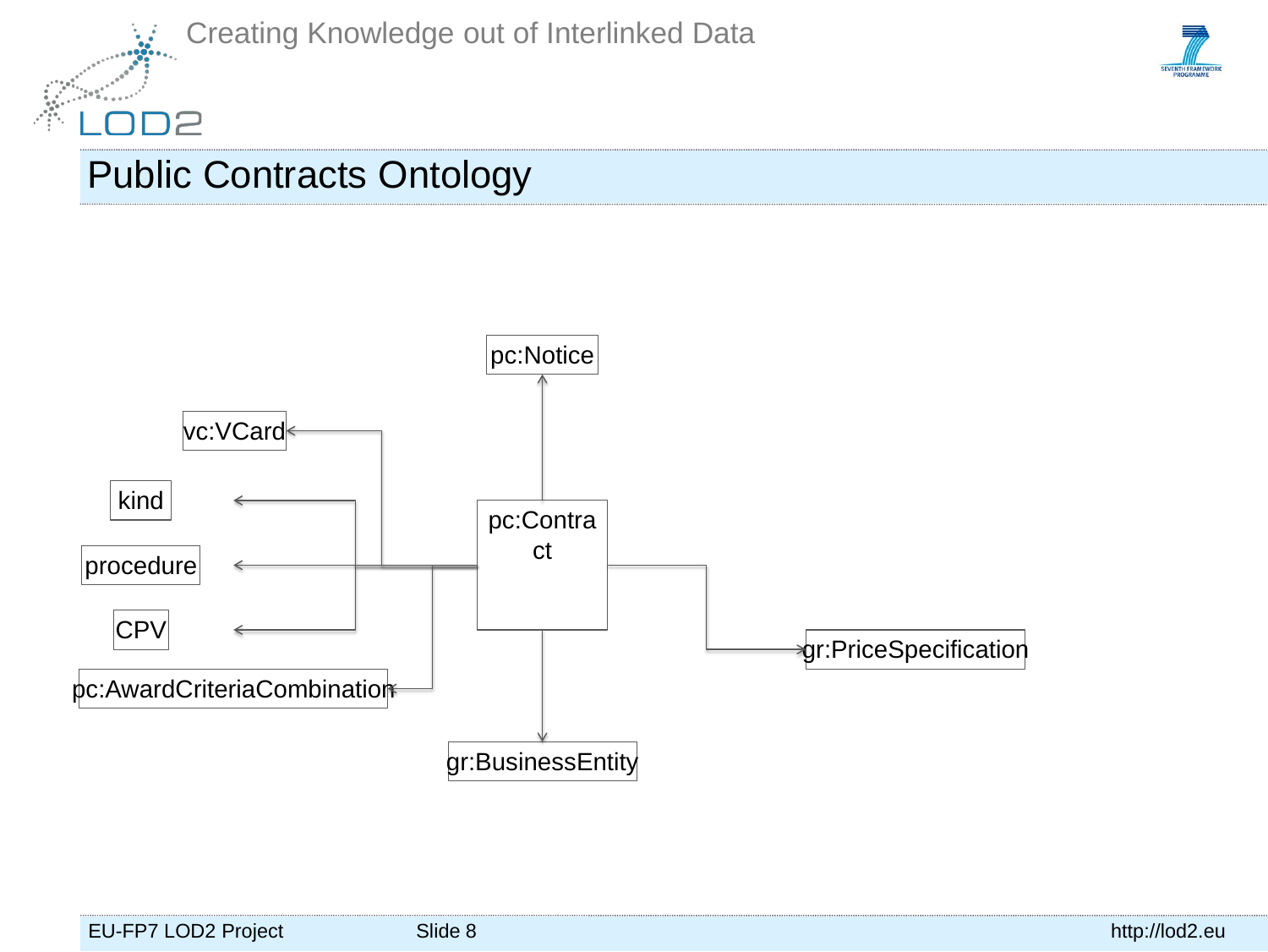

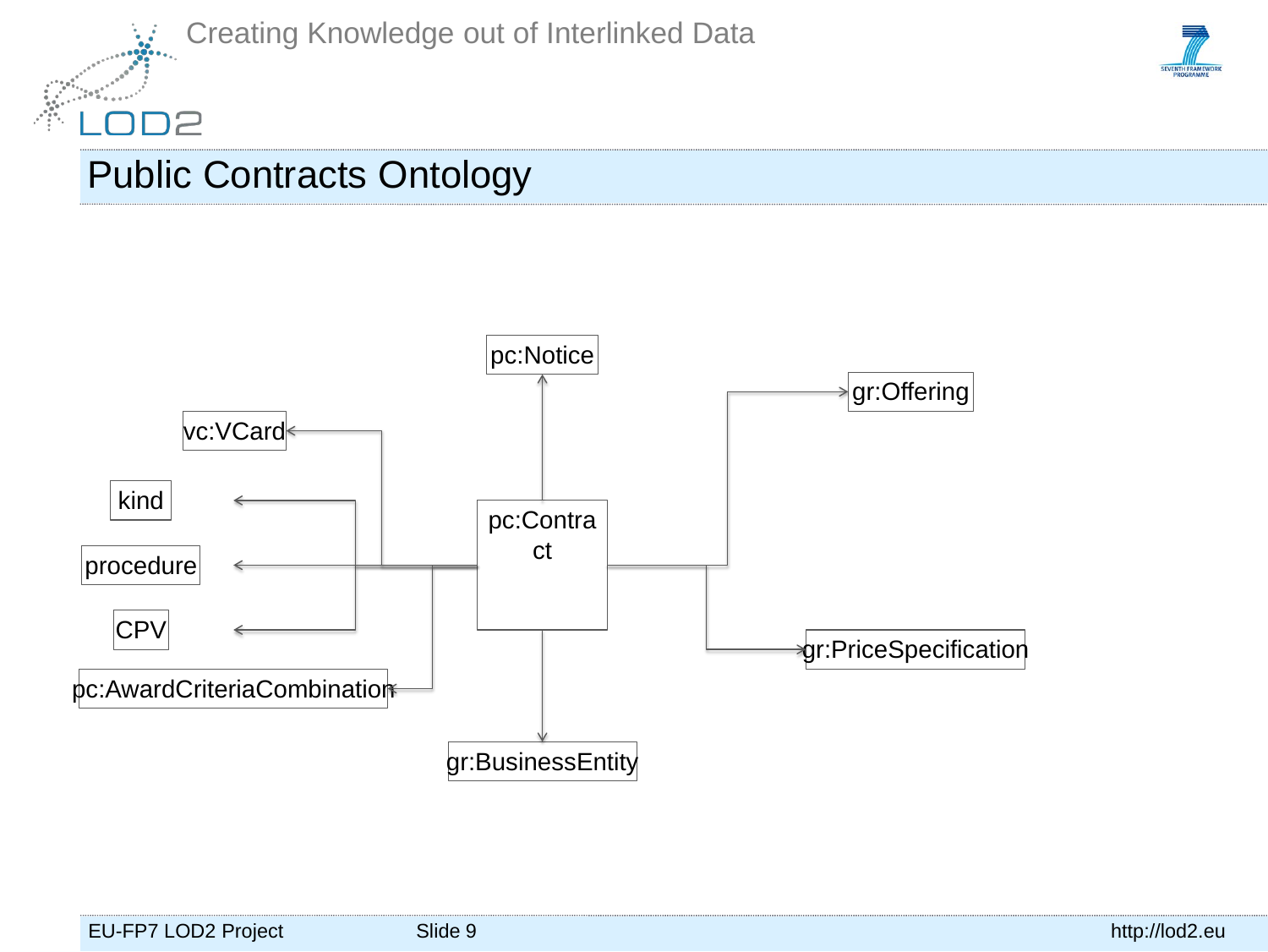

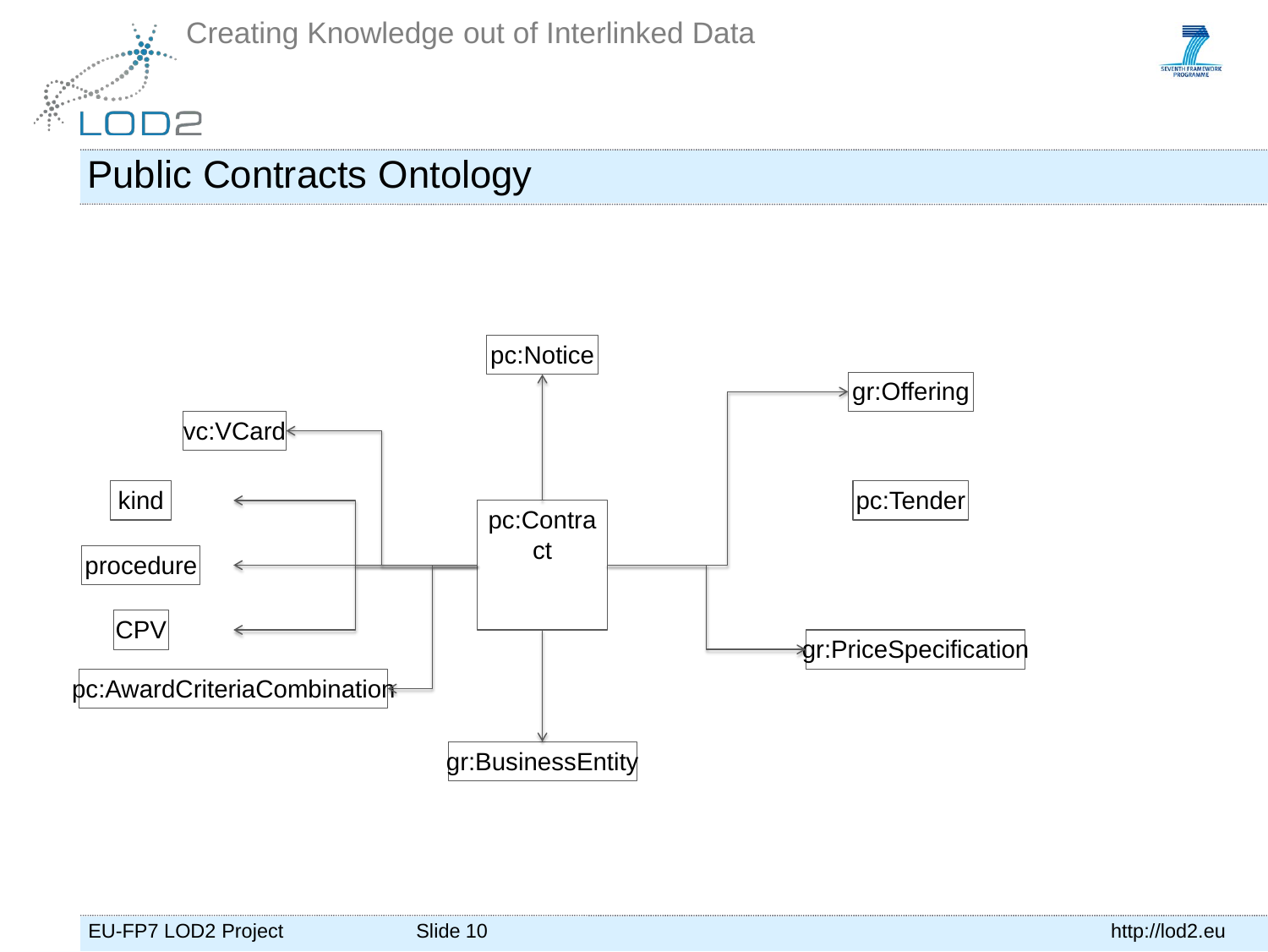

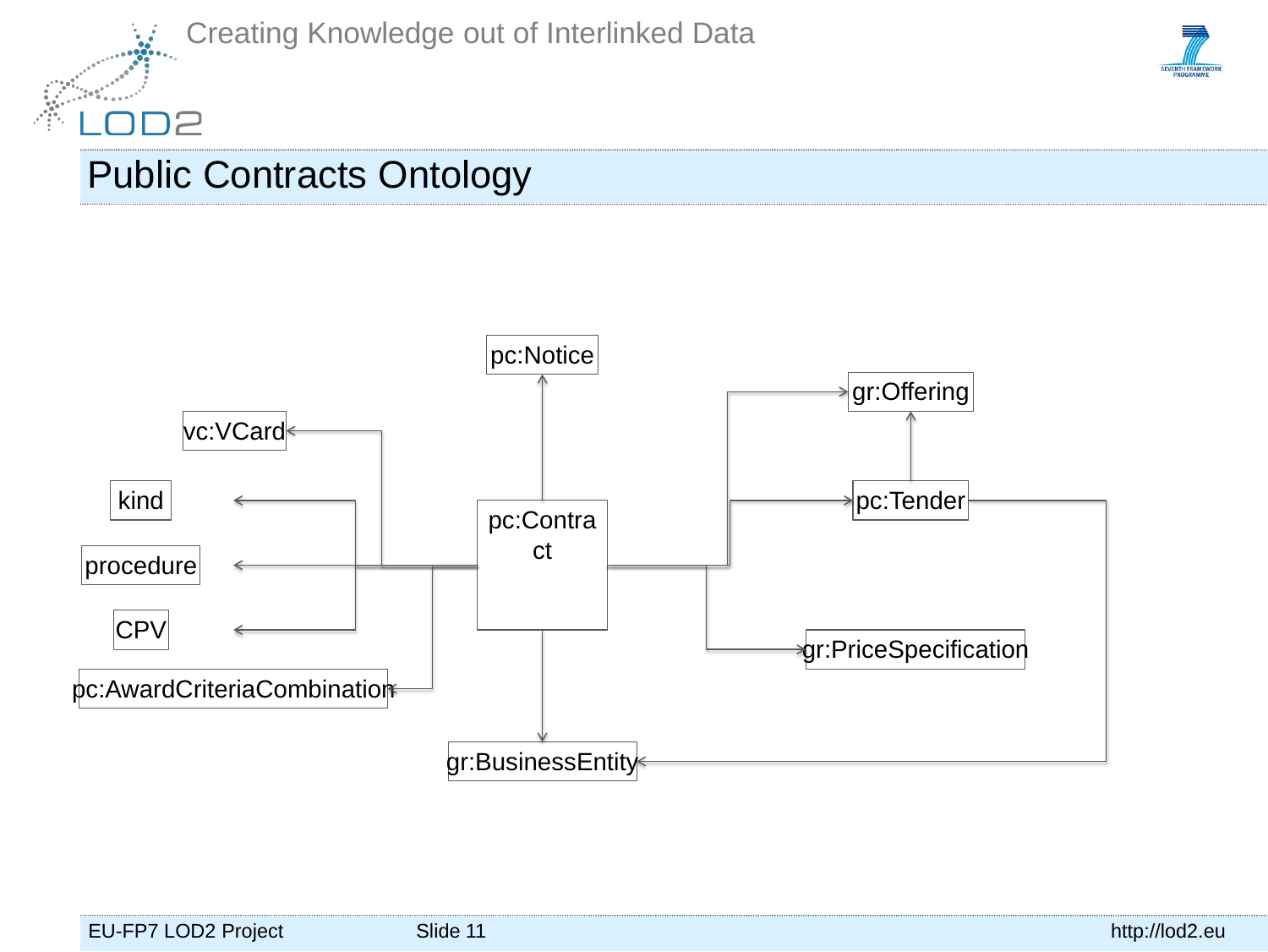#### Data sources and transformation

#### Public contract notices:

- **HTML** navigation, scrapping
- XML modeling approach
- mapping issues

#### Additional data – the real value

- business entities (ARES, CEIDG) and their codes (ICO, NIP, REGON)
- geographical codes (NUTS, TERYT)
- geographical coordinates (geocoding)
- CPV and other vocabularies
- optional external information
	- Czech Trade Inspection Authority
	- sentences of Polish National Board of Appeal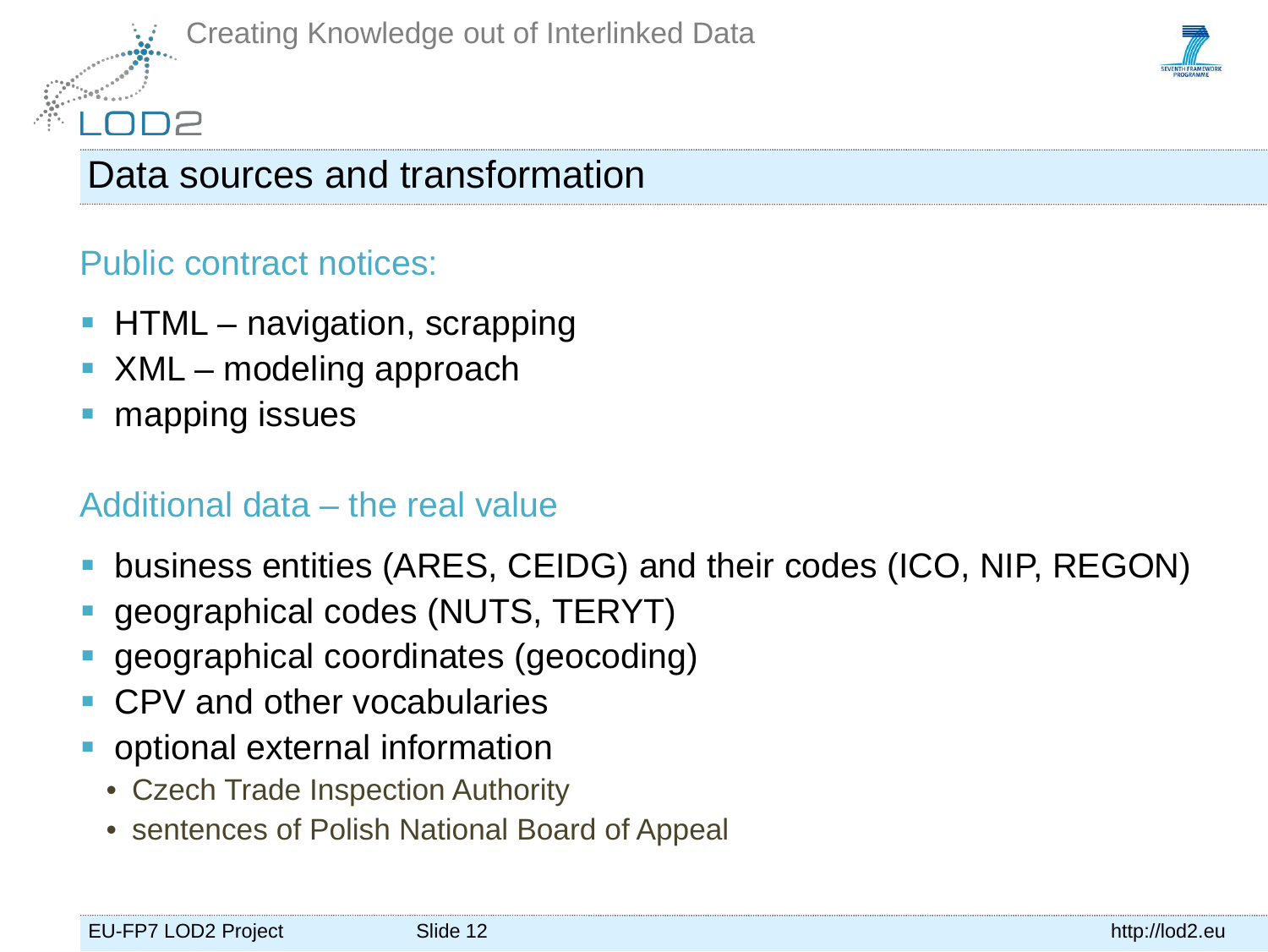



# Polish dataset characteristics (2013)

number of triples: 28,8M notices: 413,382 offerings: 922,038 contracting authorities: 17,648 contractors: 177,136 business entities: 194,784 unique CPV codes: 11,341







Inny: Spółka prawa handlowego

Instytucja ubezpieczenia społecznego i zdro...

**Case:** Number of contracts by

 $\land$  1/2  $\blacktriangledown$ 

7.4%

14.4%

57.1%

9.1%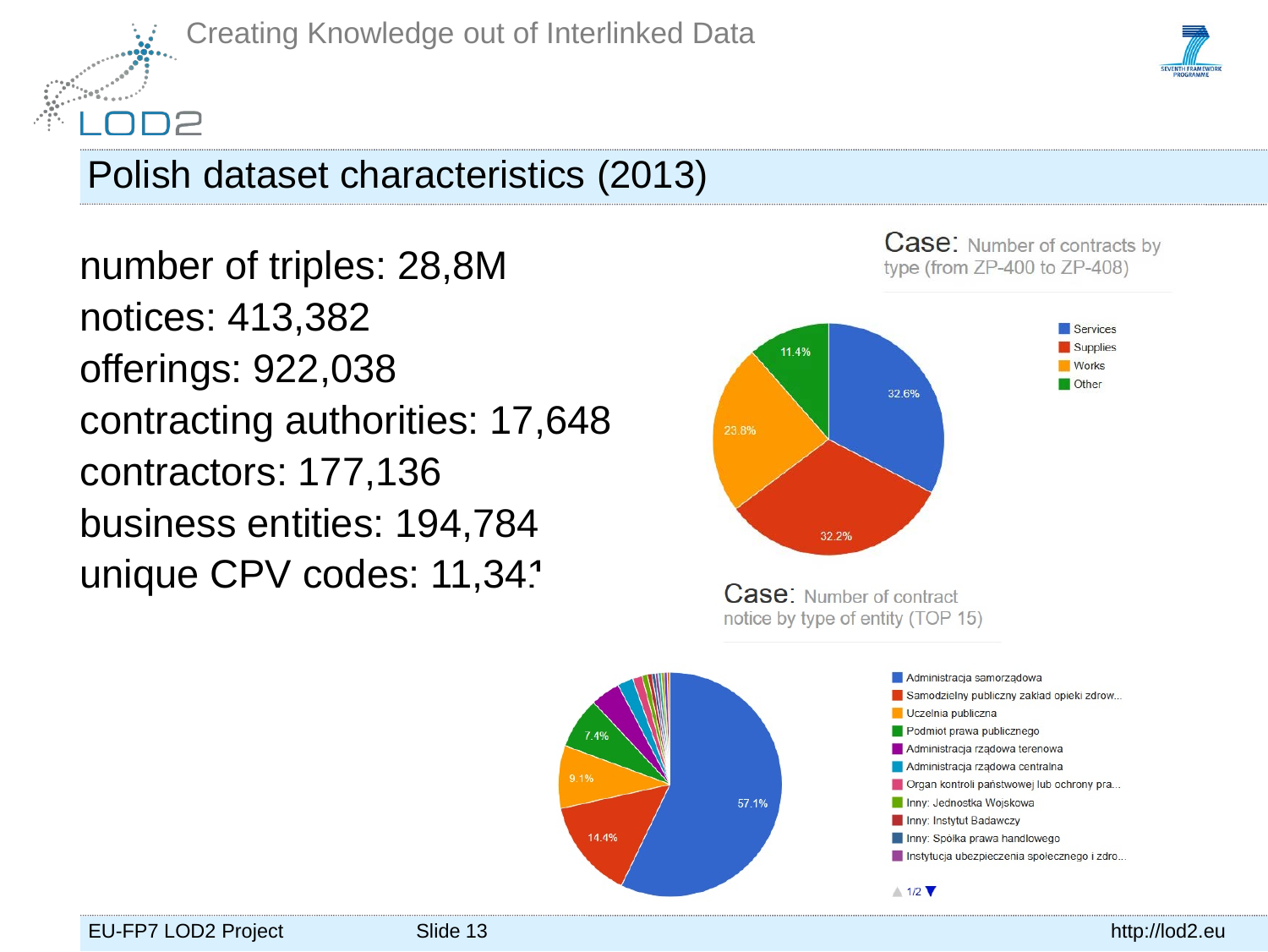

Creating Knowledge out of Interlinked Data



### Polish dataset characteristics (2013)

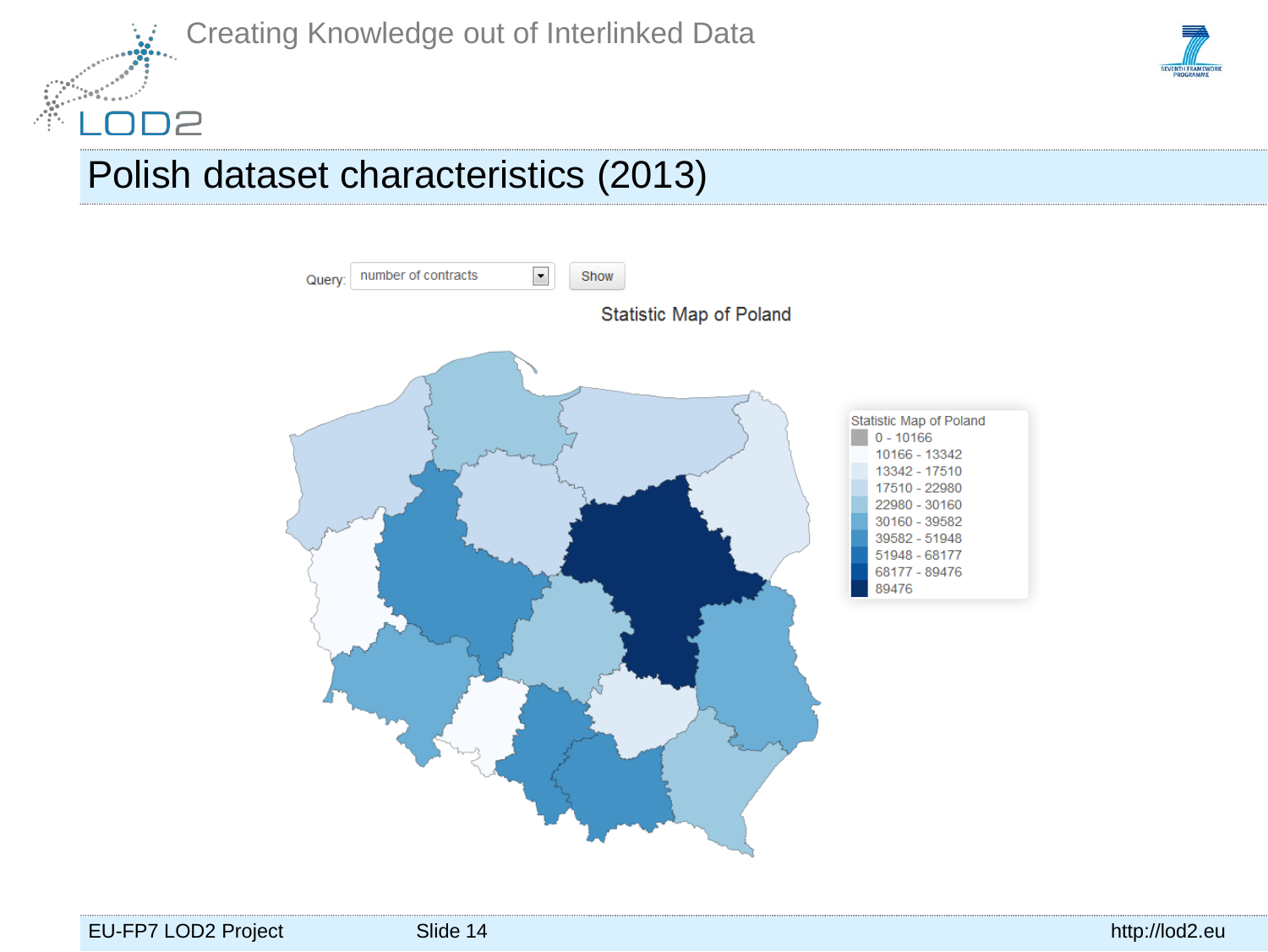

### Polish dataset characteristics (2013)



D2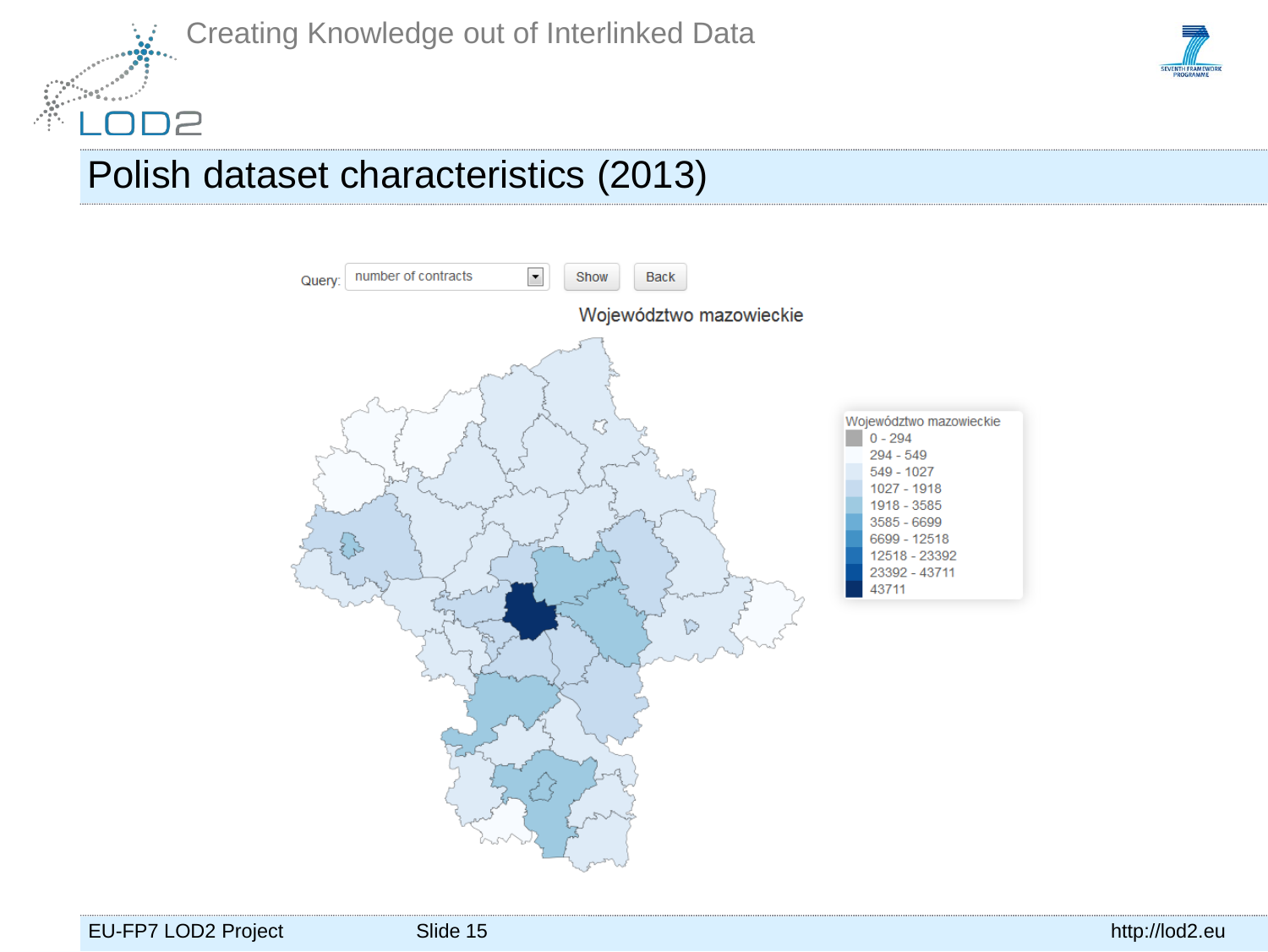

Creating Knowledge out of Interlinked Data



## Polish dataset characteristics (2013)

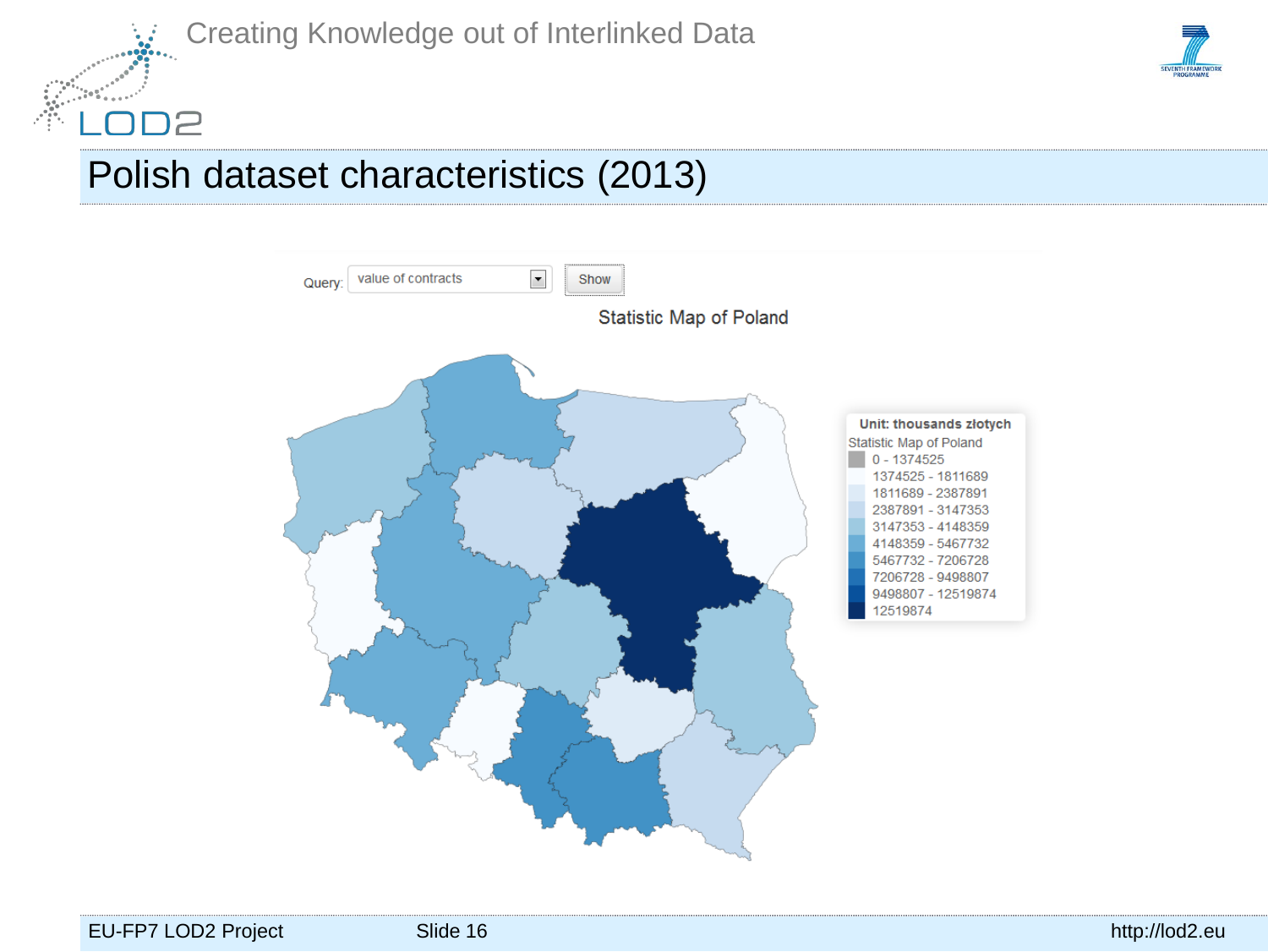

#### Polish dataset characteristics (2013)



D2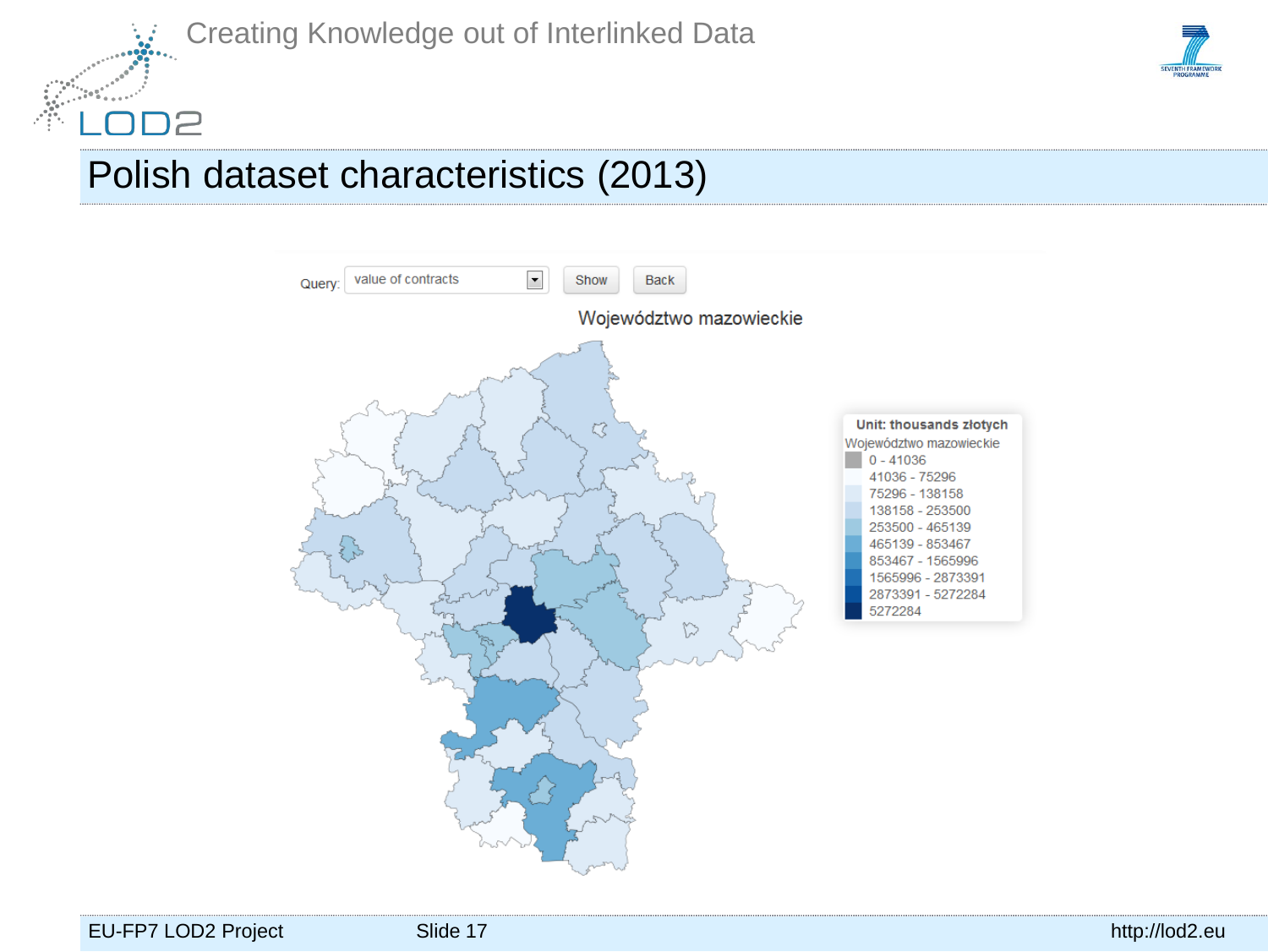



#### Data mining

leverage analytical and data mining techniques in order to find patterns, trends and anomalies in public contract data

Specific problems of graph data:

- multidimensionality
- big number of potential attributes
- overlap of the classes
- unbalanced learning data (different counts of classes)
- loss of information during transformation from graph to tabular data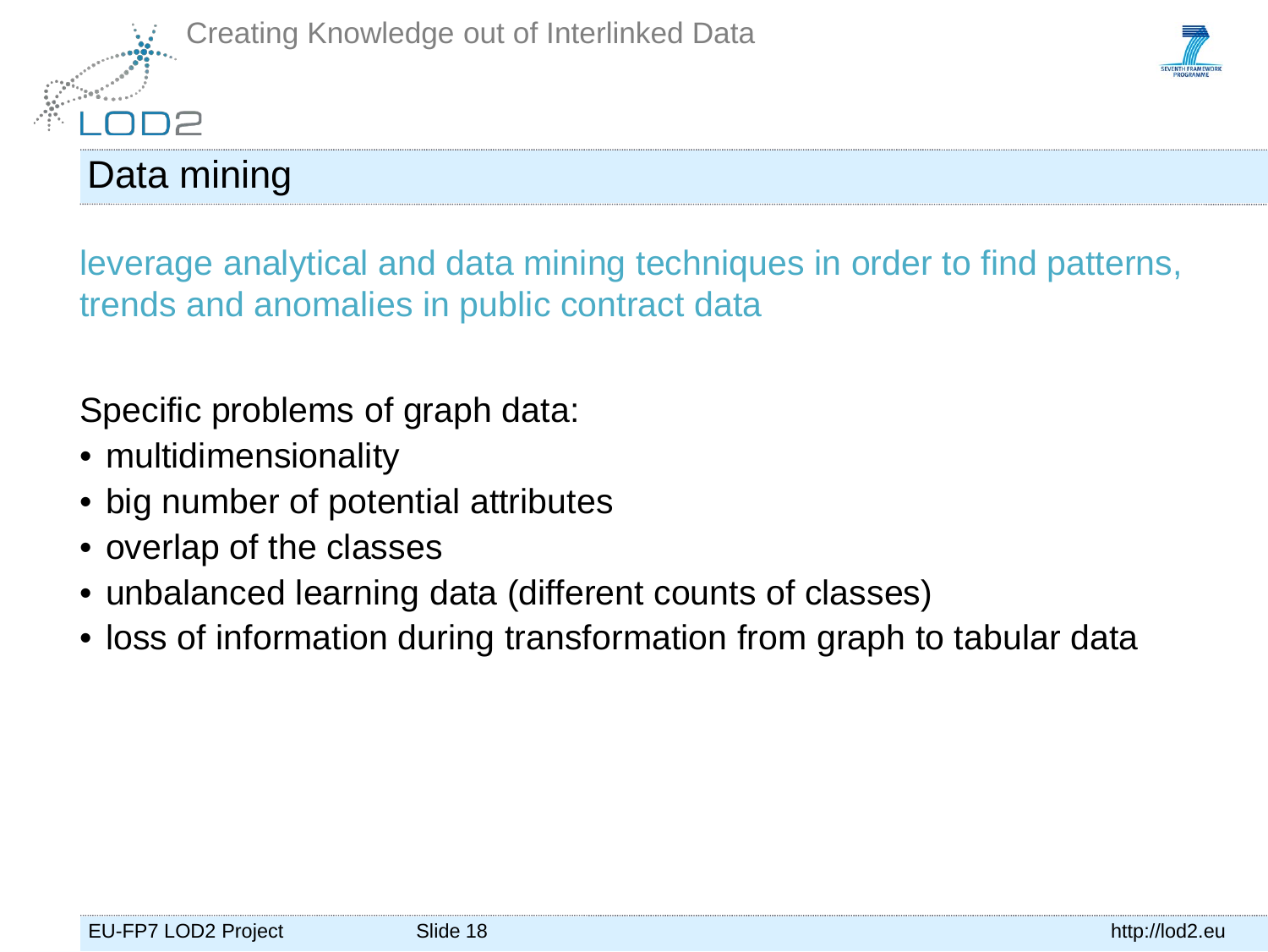

# CLUSTERING: looking for similar contracts

### beneficiary: bidder

case:

- identify contracts from the past that would be most suitable
- monitor new notices similar the contracts they have already realised
- more expressive than typical search language

### beneficiary: contracting authority

case:

- help in preparation of specific contract notice (not only CPV)
- aggregated demand opportunities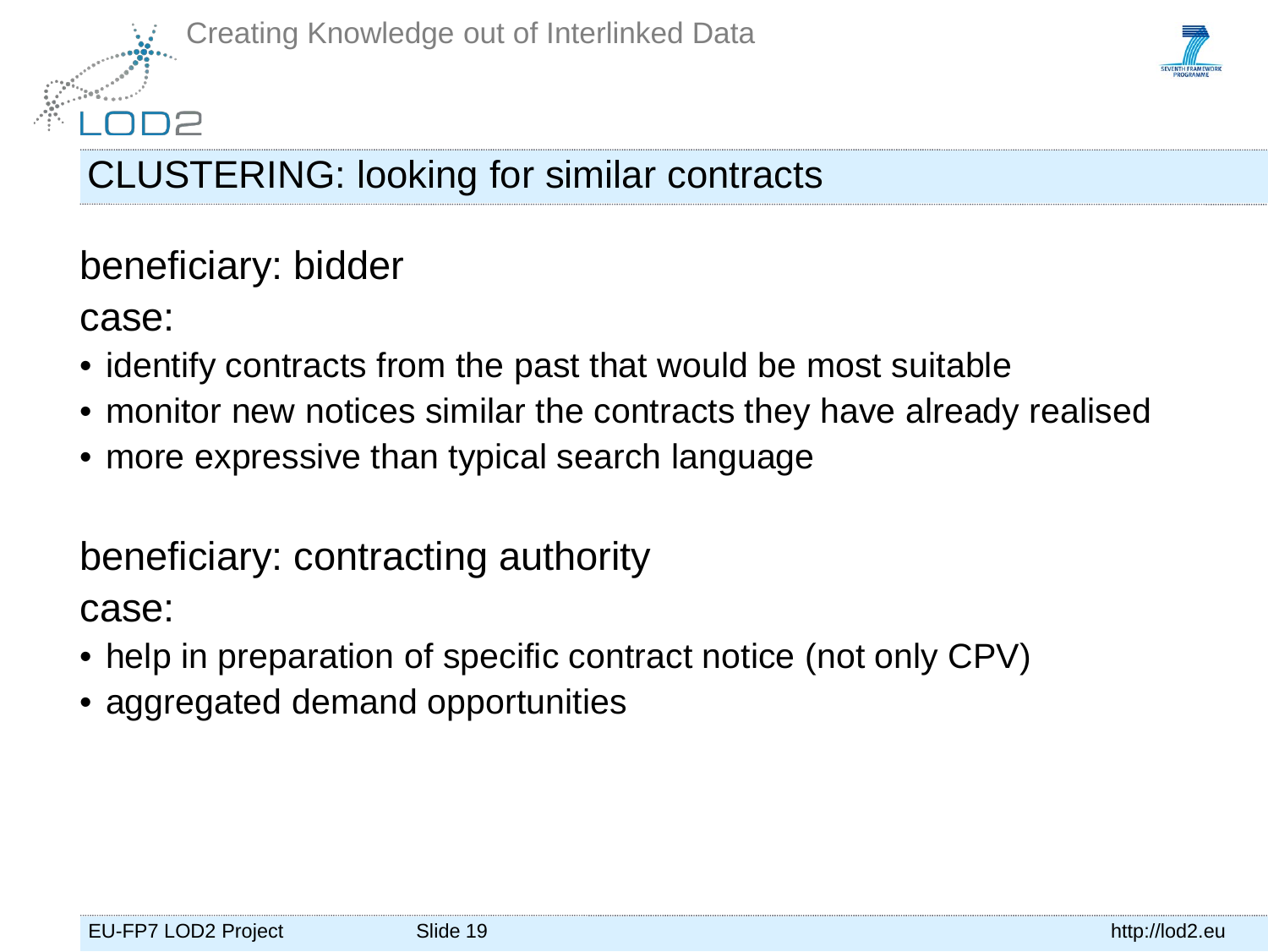



# ASSOCIATIONS: ties between various market players

beneficiary: supervisory bodies case:

- discover anomalies
- contractor-product association: stability of the offer; the tighter the relationship, the more reliable the contractor is
- contractor-authority association: signals the need to check for corruption
- analysis of the depth of the market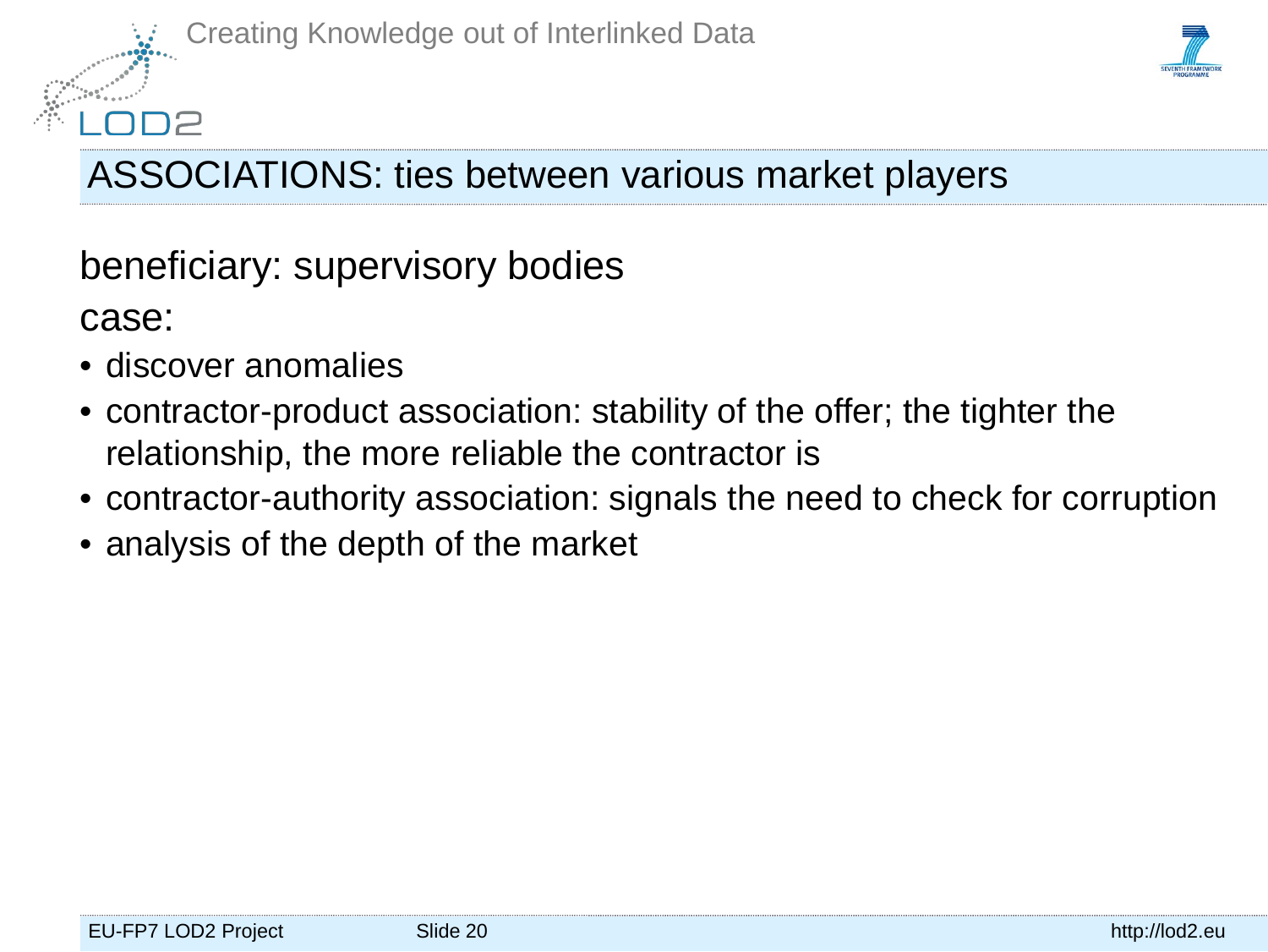



# PREDICTIVE MODELS: number of bidders

leverages the link between notices concerning the same procurement process

beneficiary: contracting authority

case:

- the bigger number of bidders, the better
- one bidder can mean overspecified contract notice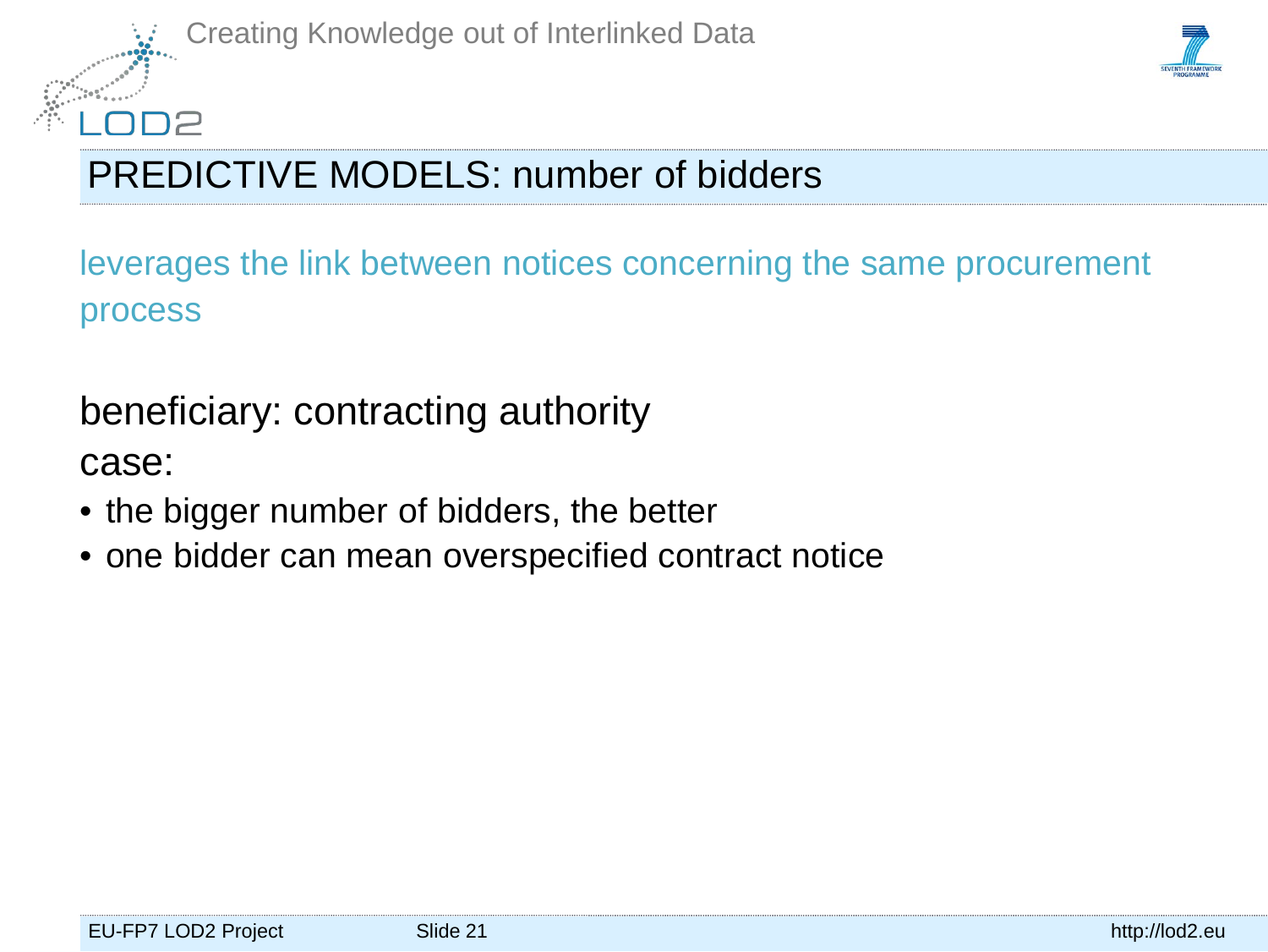

#### Geography vs. value association

Case: Relations of number of contracts average estimated value by province

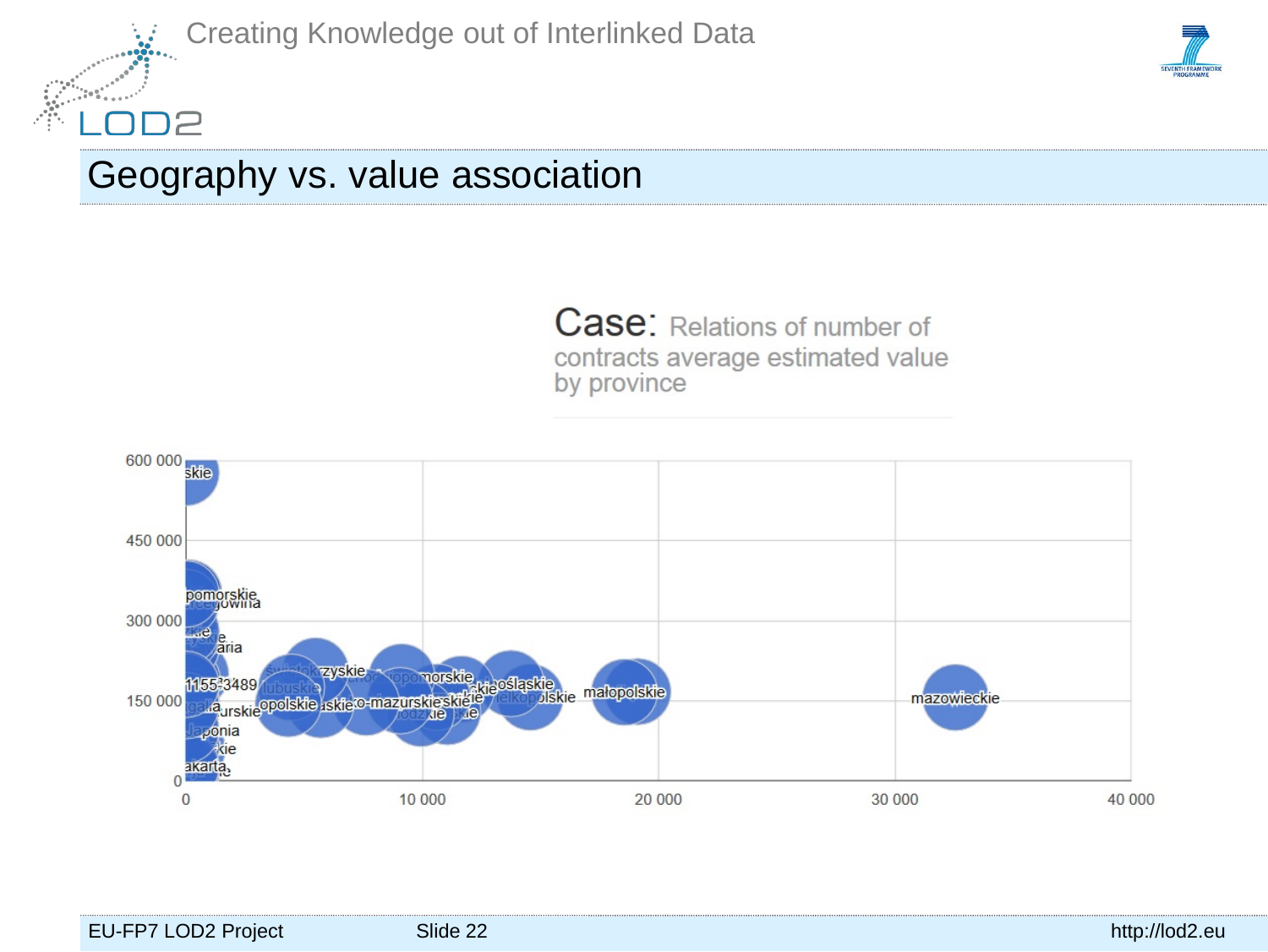



#### Number of tenders - long tail

- 38% of contracts had just one offer
- one bidder = overspecified contract notice?
- one contract had 610 offers
- in some cases large numbers of rejected offers: 298, 245, 111

| <b>Number of</b><br><b>Tenders</b> | count  | <b>Percentage</b> |
|------------------------------------|--------|-------------------|
| $\overline{1}$                     | 129910 | 38,2%             |
| $\overline{2}$                     | 67929  | 20,0%             |
| 3                                  | 46412  | 13,6%             |
| $\overline{4}$                     | 29850  | 8,8%              |
| 5                                  | 19367  | 5,7%              |
| 6                                  | 12679  | 3,7%              |
| 7                                  | 8277   | 2,4%              |
| 8                                  | 5639   | 1,7%              |
| 9                                  | 3920   | 1,2%              |
| 10                                 | 2799   | 0,8%              |

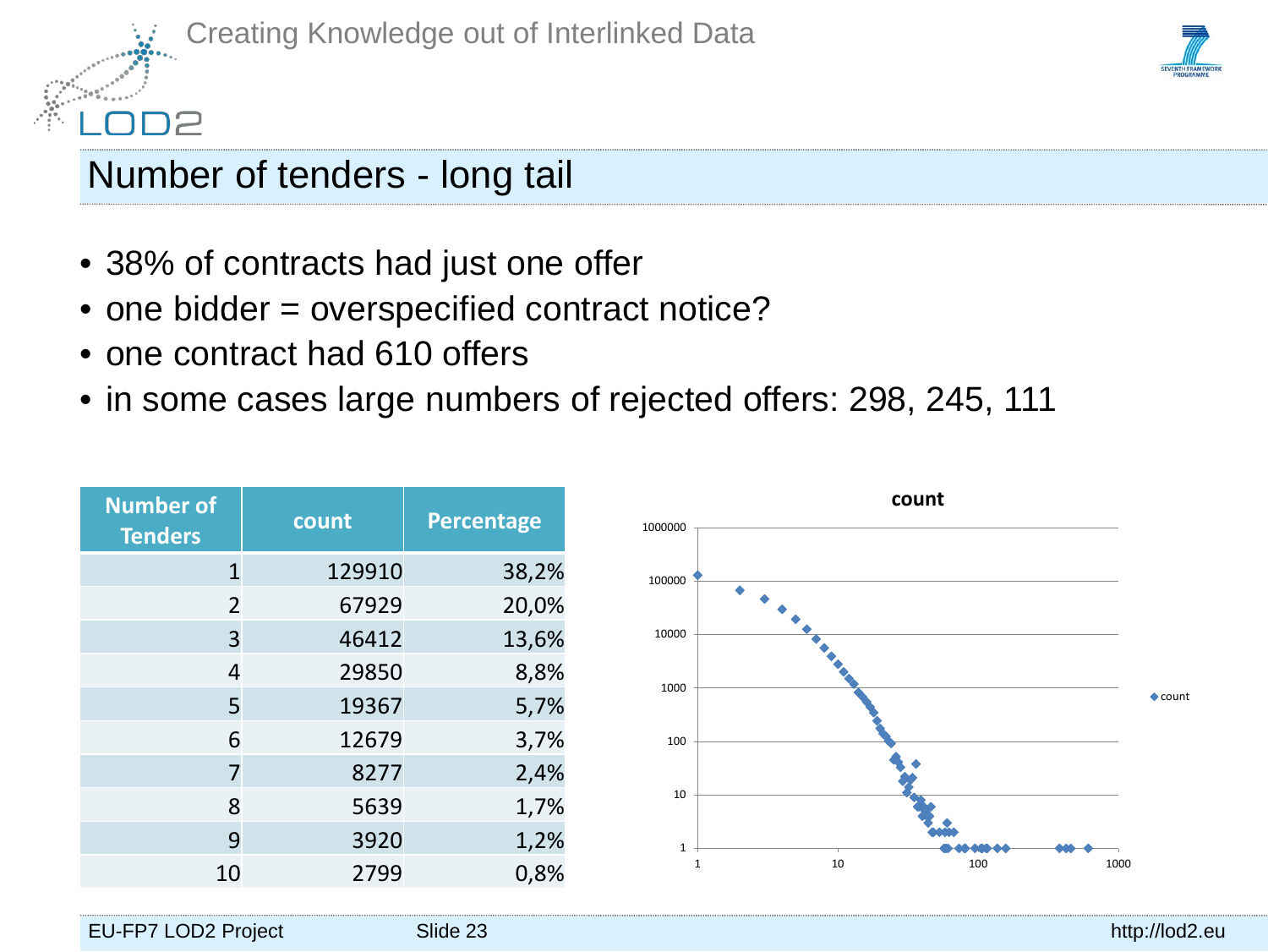### Some other discoveries

Type of contract vs. number of bidding entities

- supply contracts are the most popular
- construction work was the least popular
- areas of low competitiveness are more susceptible to abuse Number of contractors to number of notices ratio
- should be compared to typical value in similar contracting authorities